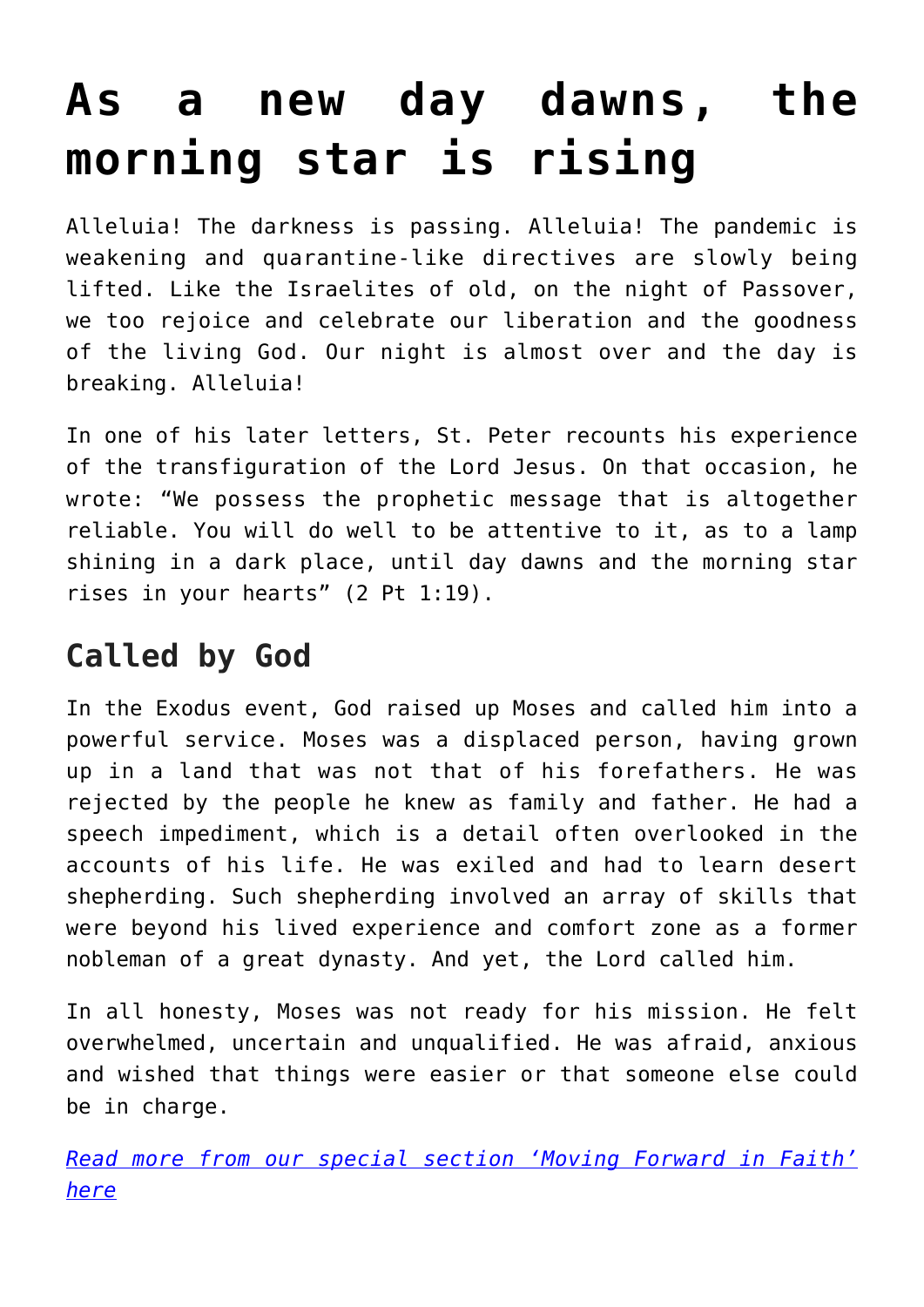Like Moses and the leadership of ancient Israel, I suspect many of us feel overrun and underqualified for our current times. Perhaps we are wishing that times could be easier and are wondering, "Why can't life just go back to the way it was?"

But look to Moses, who said "yes" to the Lord God. He took risks. He asked for counsel and was willing to be taught. He trusted that God saw more in him than he was able to see in himself. Moses accepted the mantle of his mission, and he did his best. In this openness, Moses acknowledged that he was unqualified for his call. And by this act of humility, God was able to qualify Moses for his call.

Moses, however, wasn't alone. God quickly told his chosen one to appoint a body of 70 elders to assist in the shepherding of his people. The humility of the elders opened their hearts to seek direction from God and to search for the talents among their own people. The meekness of leadership provided the path for Moses and the elders to collaborate and work together. In this way, we could jokingly say that Moses and the elders of Israel were one of the first "pastoral teams" in salvation history.

### **Our current challenge**

Very few of us may feel we have the professional, or even pastoral, training to handle a pandemic and a concurrent national quarantine. The struggles are unique, and the challenges are immense. And they all happened so quickly! Suspended Masses. Scared parishioners. Lost fellowship. Closed churches. Dispersed communities. Paused ministries amidst severe need. CDC guidelines. Diocesan expectations. Social distancing. Livestreaming. Remote funerals. Technological inadequacies. Lost offertories. Budgetary deficits. Furloughed staff. Uncertain volunteer base.

In surveying the horizon, many pastors and parish leaders have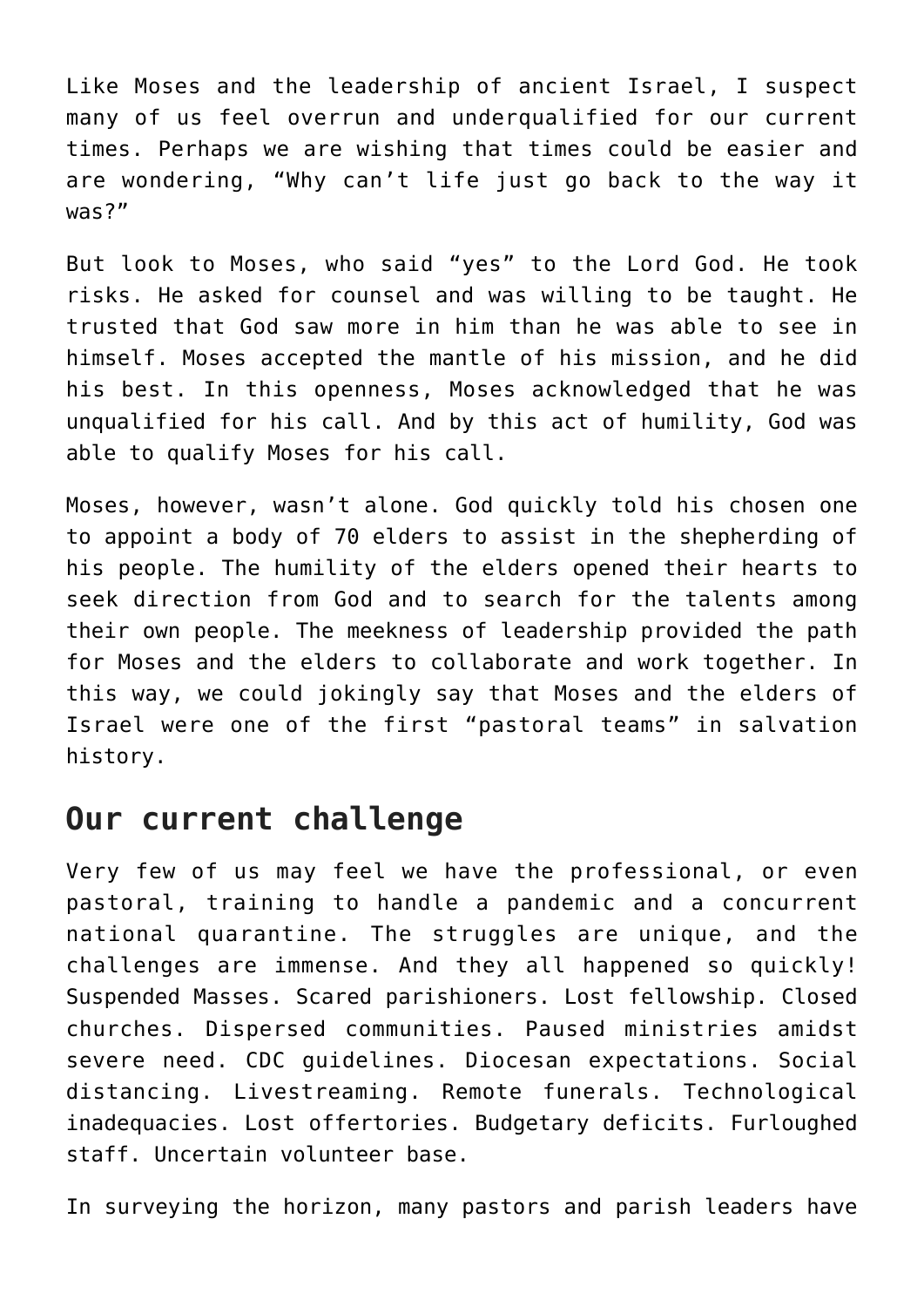cried out: "I don't know what I'm doing! And I don't know how to lead my parish out of this mess."

Such words could just as well have been uttered by Moses and the elders of Israel. The secret of the success of Moses and the elders was precisely their faithfulness and confidence in God. The elders made many mistakes. There were poor decisions. They followed wrong directions. But, in the end, they turned to God. He disciplined and guided them. He taught and directed them. And, because of their fidelity, they were successful.



This article is included in "A Pastoral Guide to Opening Your Parish," a new booklet from OSV. As our parishes begin to reopen following local guidelines, the Catholic faithful have many questions and legitimate concerns about what life will look like post-pandemic, and we hope this booklet helps give parish leaders a playbook to welcome back parishioners following the shutdown. For more information, or to order, [click here](https://www.osvcatholicbookstore.com/product/a-pastoral-guide-to-opening-your-parish).

In anticipating all the decisions, action plans and directives that we will be expected to make and execute in the coming weeks, we might feel isolated and confused. But there is good news. As the People of God, we are greatly loved and cared for by him. We are members of a divine family called together by the Risen Christ and empowered by the Spirit of the living God. We are not alone. This is God's work. It has been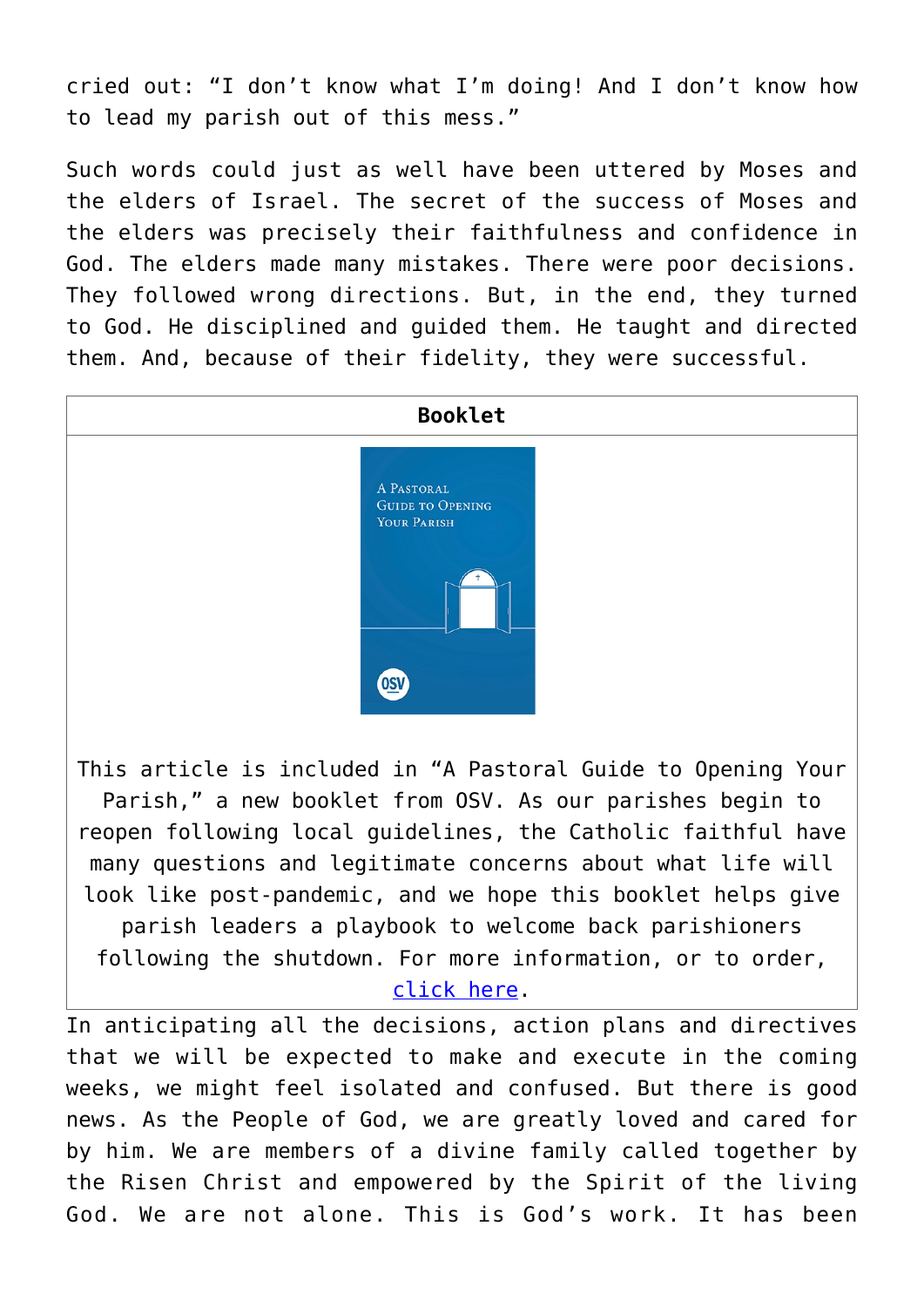entrusted to us as a mission, and he gives us the strength, humility and creativity to be successful and accomplish it well.

We are also members of our own pastoral teams. Whatever the arrangement might be, or the titles, or the leadership model, we are on a team. Moses had 70 elders. We have one another.

Moses and the elders of Israel disclose to us their lasting wisdom. They remind us to rely on God. We cannot neglect prayer. We cannot ignore the thoughts or the opinions of others. We cannot dismiss the talents of those around us. We are called to open our hearts and welcome the direction and discipline of God to guide us. We must be faithful.

By being faithful to God, we are free and able to keep our course, and will be guided not to accidentally worship the contemporary god of "catch up." This new god is deceptive. He calls us to follow him and seek him. He teaches us his litany: "If I just 'catch up' then everything will be OK." He lies to us and promises us consolations that prove to be empty and untrue.

We must keep our focus. Be humble. Trust in God. And do the best we can.

#### **In our hands**

Into our hands has been placed the sacred trust of caring for a Christian community. The growth, stability and flourishing of this community is our charge. It's our responsibility.

At the end of his life, St. Peter was still mesmerized by the glory of the Transfiguration. He was a man who had abandoned the Lord Jesus, denounced him three times, misspoke often, exaggerated his own strength and almost denied his call to martyrdom. And yet, he always turned back. He always declared, "I love you, Lord," and he kept fighting and doing his best. The Lord Jesus blessed him, made him our first pope and gave